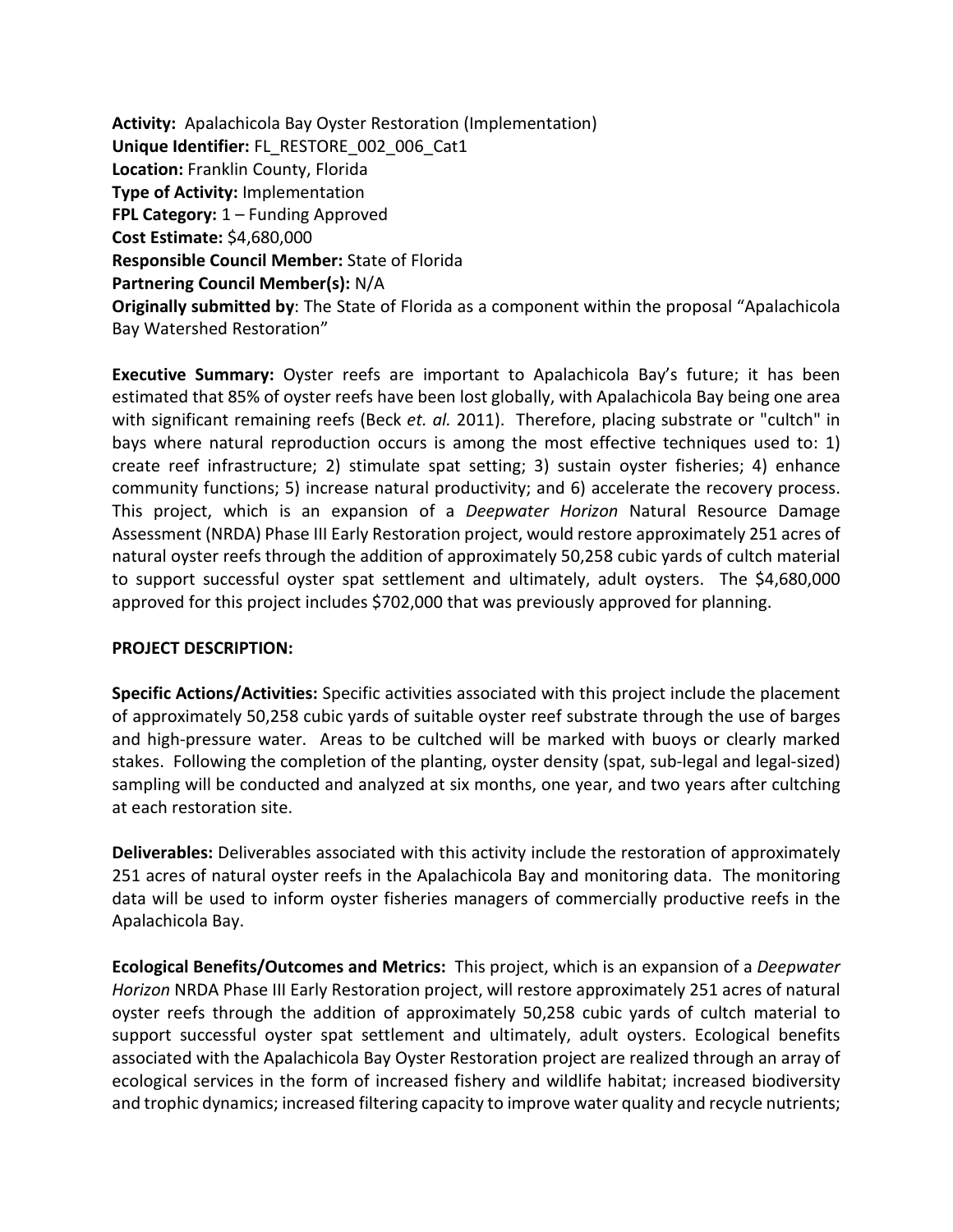increased structural stability to reduce coastal erosion and to protect near shore resources; protection of water quality; and the protection of healthy, diverse and sustainable living coastal marine resources. Beyond the fact that oysters and oyster reef communities represent important food sources for many species of commercially important fish and invertebrates, functioning oyster reefs are also recognized as critical structural and community components which stabilize and sustain a broad array of ecological relationships (Peterson *et. al.* 2003). Additional outcomes include economic benefits through harvesting, processing and marketing fishery products locally and regionally by all who enjoy high-quality, wholesome Florida seafood.

The project's metrics of success include densities of spat (<25mm), sub-legal-sized (25mm-75mm) and legal-sized (75mm) oysters. Oyster density (spat, sub-legal and legal-sized) sampling will be conducted six months, one year, and two years after cultching at each restoration site. Five locations will be sampled at each sample site. Ten replicate  $\frac{1}{4}$  m<sup>2</sup> quadrats will be conducted randomly at each location. All oysters and cultch within each quadrat will be collected for analysis. The analysis will include the determination of the total number of live and dead oysters with articulated shells. The shell height measurements for a maximum of 50 live oysters and cultch volume will be measured. A sub-sample of cultch and live oyster shells will be used to determine spat densities.

## **Leveraging and Co-Funding:**

o **Adjoining:** This project leverages over \$12.1 million in oyster related projects in Apalachicola Bay. Funds include over \$4 million from the National Fish and Wildlife Foundation, \$2.1 million from the NRDA Phase III Early Restoration project and over \$6 million from Federal Disaster Assistance.

**Duration of Activity:** Approximately three years from the time funding is received.

**Life of Activity:** Once the project is constructed it is anticipated the project's ecological benefits would be sustainable over the long-term without any additional maintenance. Individual oysters have a life expectancy of up to 20 years; however, prior to harvesting, it was not uncommon for oyster reefs to exist for centuries. Additionally, research conducted on undisturbed restored reefs suggests they may persist for several decades (Grabowski *et. al.* 2012).

## **RESPONSE TO SCIENCE REVIEWS:**

**Comment:** Three science reviews of this proposal were conducted as part of the Gulf Coast Ecosystem Council submission evaluation; the results were disparate. Some specific comments on the proposal related to the number of literature reviews, the level of risk mitigation assessment, and monitoring strategies.

**Response:** Ten literature reviews and citations were provided as part of the project proposal. The array of topics covered by the cited literature include oyster reef restoration risk and management; biological and ecological assessment; economic valuation of ecosystem services; and oyster recovery. One citation was inadvertently not included on the reference list: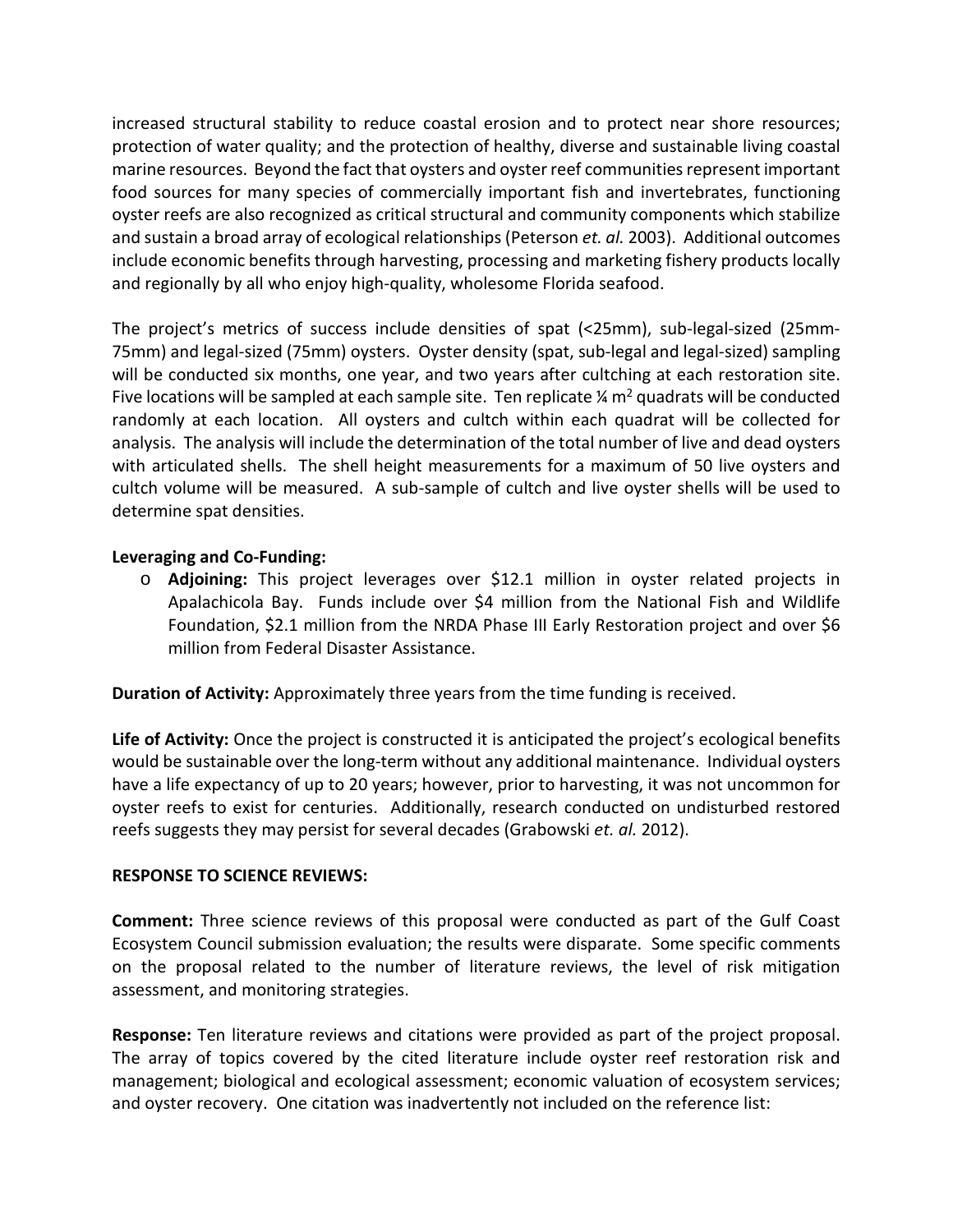Havens, K., Allen, M., Camp, E., Irani, T., Lindsey, A., Morris, J., Kane, A., Kimbro, D., Otwell, S., Pine, B., Walters, C., 2013. Apalachicola Bay Oyster Situation Report. University of Florida Institute of Food and Agricultural Science.

The Florida Department of Agriculture and Consumer Services (FDACS) has been involved in rehabilitating oyster reefs for more than 60 years and provides a multi-dimensional approach built on decades of experience. FDACS has a history of completing restoration projects following devastating natural disasters such as hurricanes, floods and droughts (Berrigan 1988). Based on the type of project and the experience of the implementing entity, the referenced literature is sufficient for the purposes of this project.

The proposal included a brief discussion on the risks and uncertainties of conducting oyster reef restoration. Review comments related to the lack of detail and brevity of the risk assessment would be understandable if it were not for FDACS's extensive experience conducting similar oyster cultch restoration in the Florida Panhandle. As stated above, the Department has conducted oyster restoration projects for decades and is well equipped to predict and address risks and uncertainties. The proposal did discuss the two largest risks: hurricanes and continued low freshwater flows. These have both been the cause of historic oyster population declines in the Apalachicola Bay.

The post-construction monitoring and success criteria identified for this project are built on years of experience collecting, monitoring, and analyzing natural and restored reefsin the Apalachicola Bay area. The activities, expected outputs and desired outcomes have all been identified. The post-construction survey methodology is fully developed, as stated in the Ecological Benefits/Outcomes and Metrics section above.

## **ENVIRONMENTAL COMPLIANCE:**

To address requirements of the National Environmental Policy Act (NEPA) (42 U.S.C. §§ 4321 et seq.) triggered by the approval of federal funding for the Apalachicola Bay Oyster Restoration project, the Council is adopting the U.S. Army Corps of Engineers' (USACE's) Environmental Assessment (EA) for the Programmatic General Permit (PGP) SAJ-99, SAJ-2007-03138 dated October 16, 2015. The Council has reviewed the subject EA and determined that it addresses the environmental effects of the activity to be funded. In making this determination, the Council coordinated with the USACE (author of the adopted EA), the Florida Department of Environmental Protection (acting on behalf of the state of Florida as the activity's Council sponsor), and the FDACS (the entity that will deposit cultch material in Apalachicola Bay under the PGP). The Council has determined this project has independent utility from all other Gulf restoration activities; is substantially the same as the action covered by the USACE's EA; and there are no new circumstances, cumulative effects, new information or changes in the activity or its impacts not previously analyzed that may result in significantly different environmental effects from those assessed in the EA. The adopted EA addresses the Endangered Species Act (ESA), Clean Water Act Section 404, Magnuson-Stevens Fishery Conservation and Management Act, National Historic Preservation Act, and other relevant laws and regulations. The National